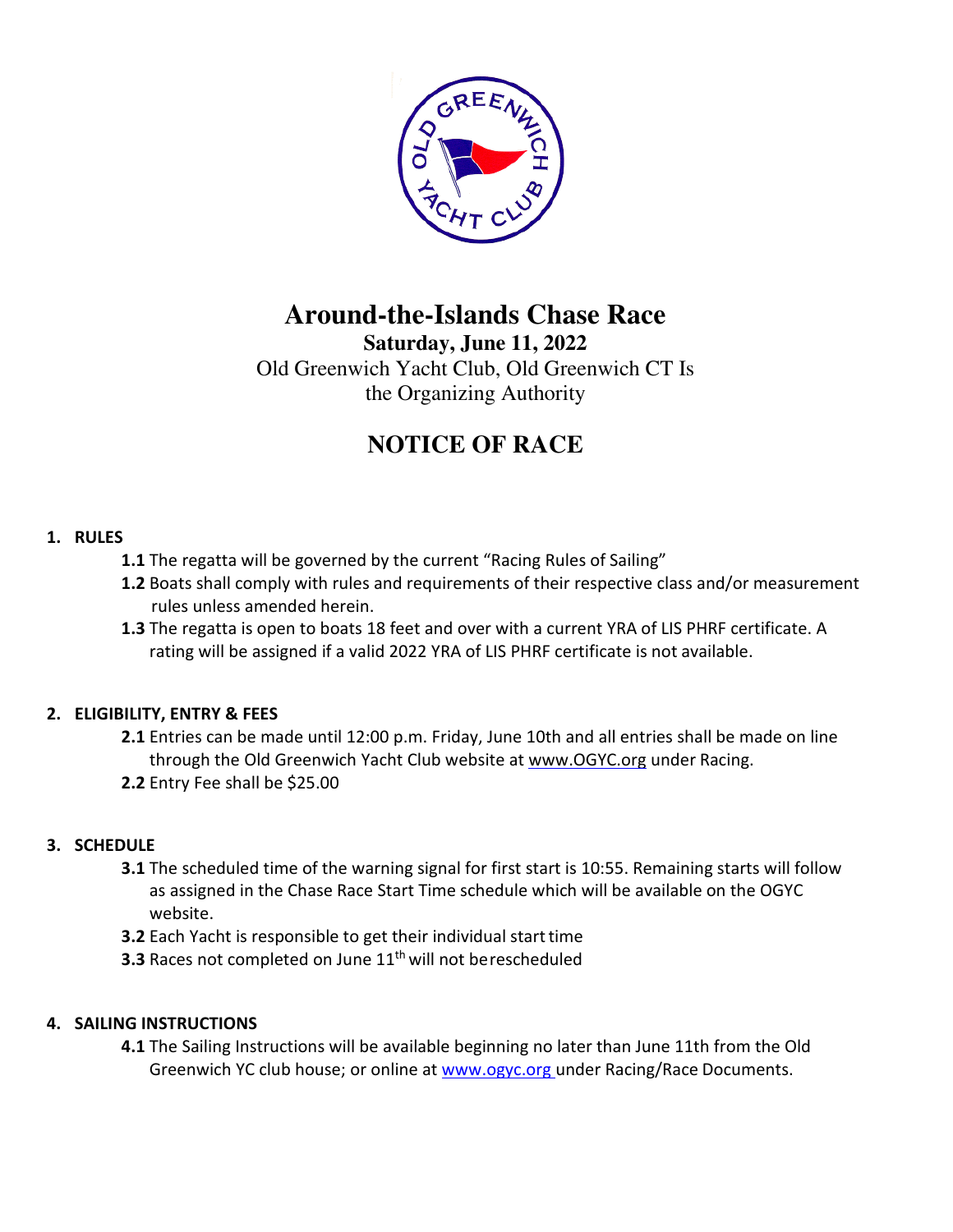#### **5. VENUE & COURSES**

- **5.1** The starting line will be within Captain Harbor, Greenwich CT.
- **5.2** The Round the Island Race course will be A, G, L round to starboard. A is the Green Gong G1 at the eastern entrance to Captain Harbor. G is the red Bell 36, Bluefish Shoal, at the western entrance to Captain Harbor. L is the red nun, N2, at the entrance to Greenwich Harbor. See the attached chart. All additional instructions will be available in the Sailing Instructions.
- **5.3** The finish line will be the same as the starting line
- **5.4** The time limit will be 3 hours per boat

#### **6. SCORING**

All boats will be scored in finish order.

#### **7. PRIZES**

1st place if three, 2nd place if four, 3rd place if five starters in a division.

#### **8. DISCLAIMER OF LIABILITY**

**8.1** The safety of a boat and her entire management shall be the sole inescapable responsibility of the owner / owner's representative. Sailing is an activity that has an inherent risk of damage and injury. Competitors in this event are participating entirely at their own risk. The race organizers (organizing authority, race committee, protest committee, host club, sponsors, or any other organization or official) will not be responsible for damage to any boat or other property or the injury to any competitor, including death, sustained as a result of participation in these events. By participating in these events, each competitor agrees to release the race organizers from any and all liability associated with such competitor's participation in this event to the fullest extent permitted by law. It will be up to the owner/owner's representative to adhere to current federal and state laws governing the usage of boats.

#### **9 FURTHER INFORMATION**

Old Greenwich Yacht Club Tod's Driftway, Old Greenwich CT 203-637-3074 race@ogyc.org (preferred method of communications)